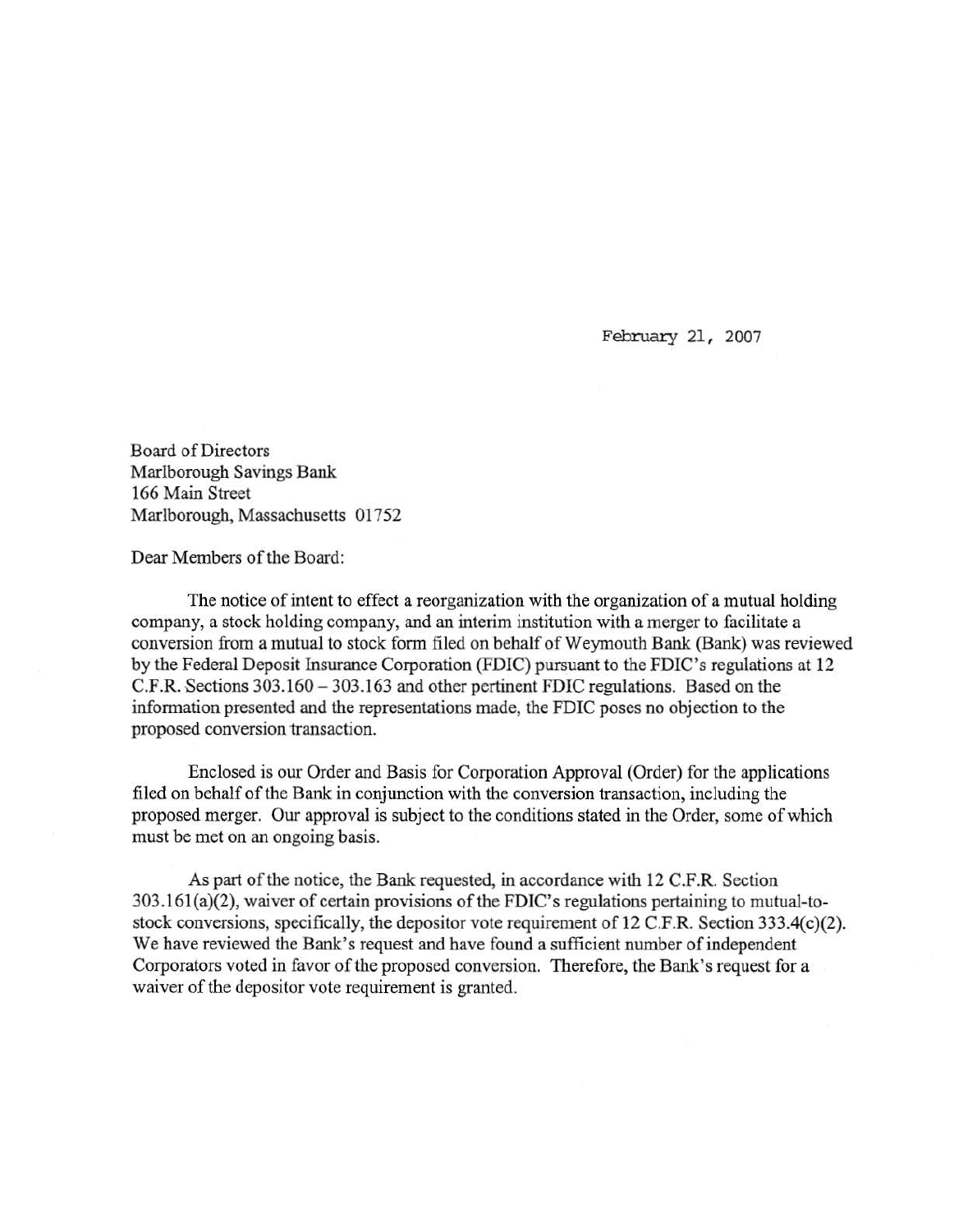Board of Directors Marlboro Savings Bank Page 2

Please notify the Boston Area Office when the proposed transaction has been consummated. If an extension of the time limit included in the Order is required, a letter requesting a specific extension of the limitation, including reasons therefore, should be submitted to the Boston Area Office.

Kinoerely,

/s/

Christopher J. Spoth Senior Deputy Director

Enclosure

cc: Kent M. Krudys Luse Gorman Pomerenk & Schick 5335 Wisconsin Avenue, N.W. Suite 400 Washington, D. C. 20015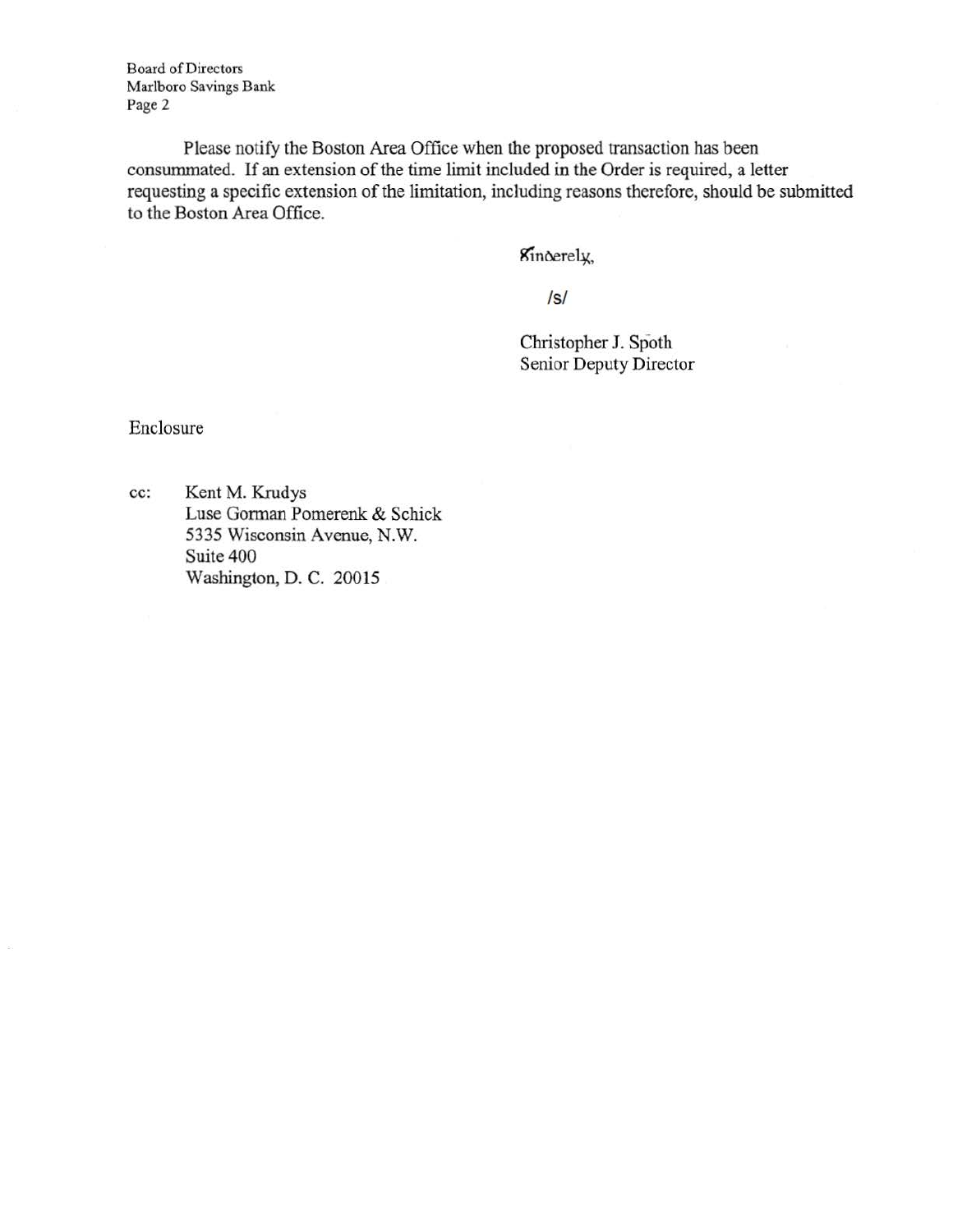## FEDERAL DEPOSIT INSURANCE CORPORATION

Marlborough Savings Bank Marlborough, Middlesex County, Massachusetts

## Application for Federal Deposit Insurance and Consent to Merge

## ORDER AND BASIS FOR CORPORATION APPROVAL

Pursuant to Section 5 and Section 18(c) and other provisions of the Federal Deposit Insurance Act (FDI Act), an application has been filed on behalf of Marlborough Savings Bank, Marlborough, Massachusetts, (Mutual Institution), currently a state-chartered, mutually-owned Deposit Insurance Fund member with total resources of \$283,634,000 and total deposits of \$247,050,000 as of December 31, 2006, for the FDIC's consent to merge with Marlborough Interim Savings Bank, Marlborough, Massachusetts, a proposed new: state-chartered stock bank. In addition, an application has been filed for Federal deposit insurance for Marlborough De Novo Savings Bank and Marlborough Interim Savings Bank.

The transaction is to effect the Mutual Institution's plan of reorganization which, solely to facilitate such undertaking, provides for:

- the Mutual Institution to establish a de novo Massachusetts-chartered mutual savings bank, to be known as "Marlborough De Novo Savings Bank" (De Novo);
- the De Novo to reorganize into a Massachusetts-chartered mutual holding company to be known as "Marlborough Bancshares, MHC" (MHC);
- the MHC to establish a new stock bank as a wholly-owned subsidiary of the MHC to be known as ''Marlborough Interim Savings Bank" (Stock Bank);
- the MHC to establish a Delaware stock holding company as a separate whollyowned subsidiary to be known as "Marlborough Bancshares, Inc." (Stock Holding Company);
- the Mutual Institution to immediately merge with and into the Stock Bank, with the Stock Bank as the surviving entity under the name of "Marlborough Savings" Bank" which will be a Massachusetts stock bank (Resultant Bank); and
- the MHC to contribute one hundred percent of the issued and outstanding common stock of subsidiary Stock Bank to Stock Holding Comnanv.

Applications for the establishment of MHC and the Stock Holding Company have been approved by the Federal Reserve Bank of Boston. The proposed transaction, per se, will not alter the competitive structure of banking in the market served by the Mutual Institution. The Resultant Bank's principal office will continue to be located at 164-166 Maid Street, Marlborough, Massachusetts.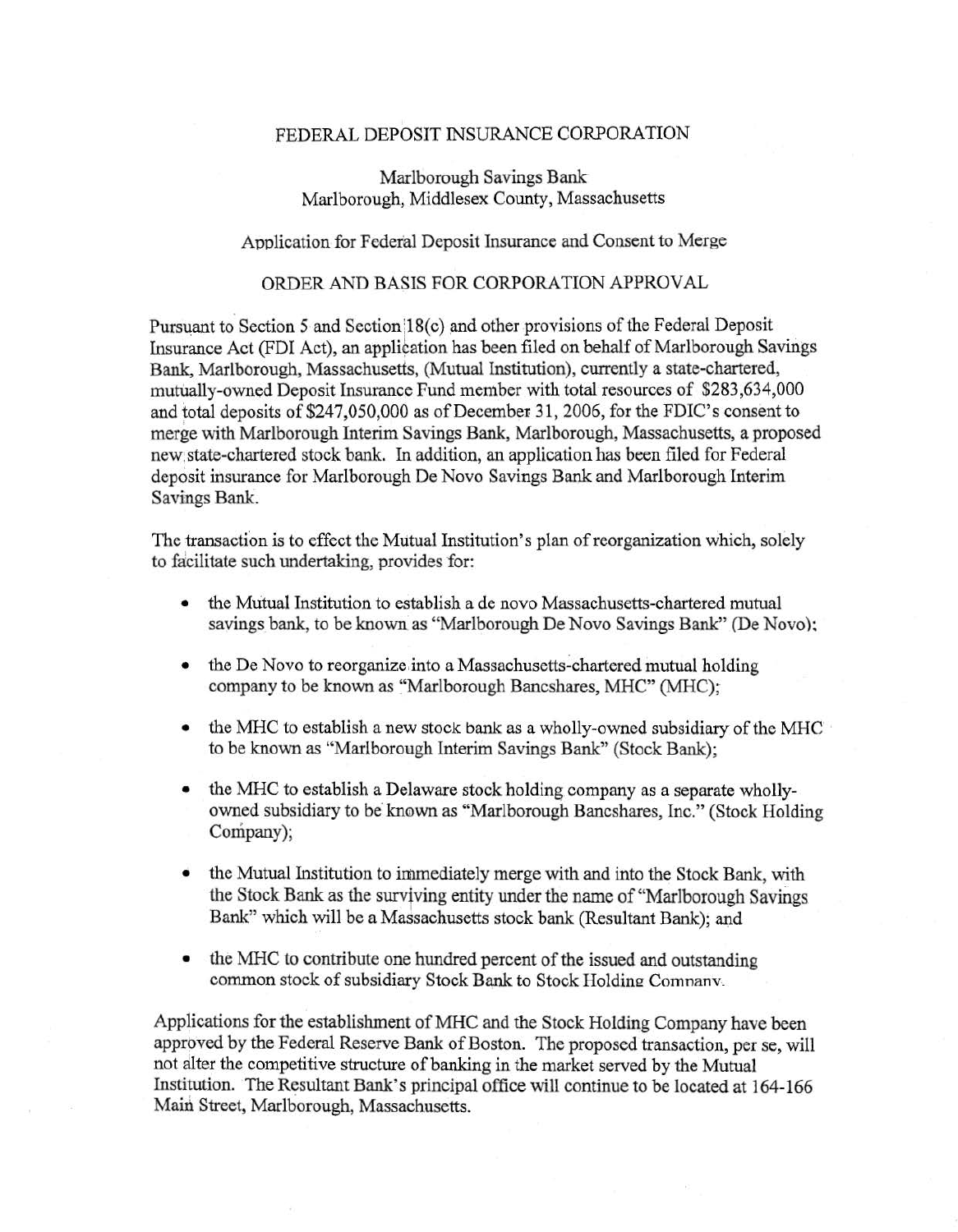Notice of the proposed transaction, in a form approved by the FDIC, has been published pursuant to the FDI Act. A review of available information, including the Community Reinvestment Act ("CRA") Statement of the proponent, disclosed no inconsistencies with the purposes of the CRA. The resultant institution is expected to continue to meet the credit needs of its entire community, consistent with the safe and sound operation of the institution.

In connection with the merger application, the FDIC has taken into consideration the financial and managerial resources and prospects of the proponent banks and the Resultant Bank, and the convenience and needs of the community to be served. The FDIC has also taken into consideration the effectiveness of the insured depository institutions involved in the proposed merger transaction in combating money-laundering activities. Having found favorably on all statutory factors and having considered other relevant information, including all reports on competitive factors furnished by the Comptroller of the Currency, the Board of Governors of the Federal Reserve System, the Director of the Office of Thrift Supervision, and the Attorney General of the United States, it is the FDIC's judgment that the applications should be and hereby are approved, subject to the following conditions;

- 1. That except for the proposed transfer of stock to Marlborough Bancshares, Inc., no shares of the stock of Marlborough Savings Bank shall be sold, transferred, or otherwise disposed of, to any person (including any Employee Stock Ownership Plan) unless prior notice is provided to, and non-objection is received from the FDIC;
- 2. That, prior to a sale, transfer, or other disposition of any shares of Marlborough Bancshares, Inc., by Marlborough Bancshares, MHC, to any person (including any Employee Stock Ownership Plan), or a conversion of Marlborough Bancshares, MHC, to stock form, Marlborough Savings Bank will provide written notification to the FDIC and provide the FDIC with copies of all documents filed with the state and federal banking and/or securities regulators in connection with any such sale, transfer, disposition, or conversion;
- 3. That should any shares of the stock of Marlborough Savings Bank or Marlborough Bancshares, Inc., be issued to persons other than Marlborough Bancshares, MHC, any dividends waived by Marlborough Bancshares, MHC, must be retained by Marlborough Bancshares, Inc., or Marlborough Savings Bank and segregated, earmarked, or otherwise identified on the books and records of Marlborough Bancshares, Inc., or Marlborough Savings Bank. Such amounts must be taken into account in any valuation of the institution and factored into the calculation used in establishing a fair and reasonable basis for exchanging shares in any subsequent conversion of Marlborough Bancshares, MHC, to stock form; such amounts shall not be available for payment to, or the value thereof transferred to, minority shareholders, by any means, including through dividend payments or at liquidation;